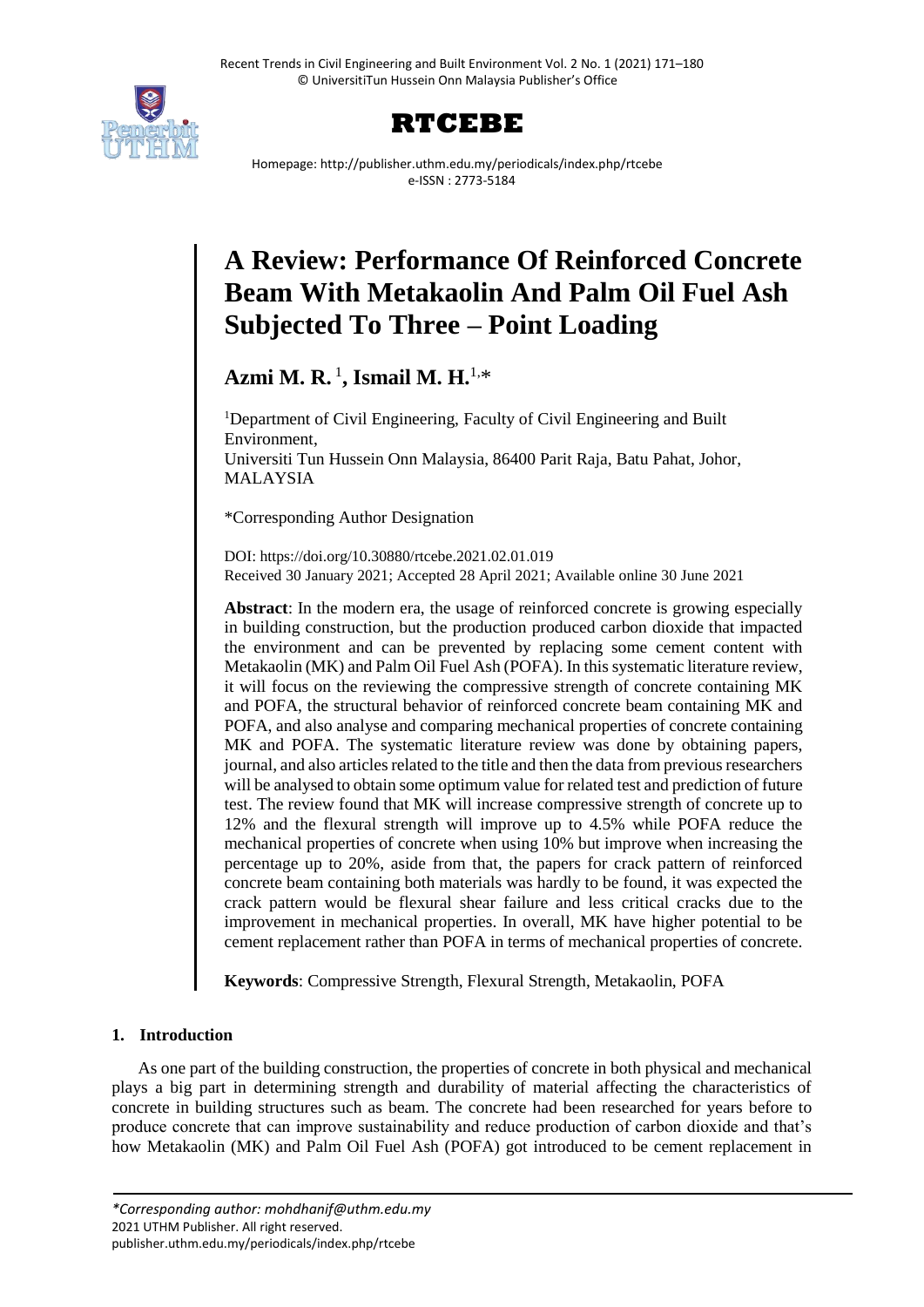cement mixture. The materials have been researched many years, both of them have been occasionally used in concrete and give positive results in improving mechanical properties of concrete [1].

Other than the mechanical properties of concrete, research on the behavior of structure made from the concrete mixed with MK and POFA should also be considered especially in crack pattern of beam. The crack pattern will be produced differently depending on the material used on the concrete. With the aim of carrying out an accurate structural design, some concrete parameters have to be considered such as tension stiffening, strength capacity or cracking behavior [2]. The cracking behavior of reinforced concrete will determine the concrete strength and its serviceability.

The aim of this research is to review compressive strength of concrete containing MK and POFA, review the structural behavior of reinforced concrete beam with specific materials subjected to three – point loading test especially in cracking, to analyse and compare and also to predict the actual result that will get when using the mixture of cement with both materials based on the reviews. The data was taken from previous study by using the systematic literature review method that related to the title. In that case, this study determines the potential of MK and POFA in contributing to the properties of the reinforced concrete focusing in compressive strength, flexural strength and structural behavior especially in cracking. By analysing and comparing the data from previous study, this research can proof the properties of the concrete and contribute to the preparation of the test related in the future.

#### **2. Methodology**

The accuracy in preparation of materials and specimen is essential to make sure that the tests will produce an accurate result. The design mix and specimens used by previous researchers were reviewed and compared.

#### 2.1 Design mix

Table 1 and 2 show the design mix of concrete containing MK and POFA used by previous researcher. The replacement of cement is depending on the weight of cement that were used to produce the concrete.

| Reference | Percentage of OPC (%) | Percentage of MK |
|-----------|-----------------------|------------------|
|           |                       | $(\%)$           |
| $[3]$     | 100                   | 0                |
|           | 95                    | 5                |
|           | 90                    | 10               |
|           | 85                    | 15               |
|           | 80                    | 20               |
| $[4]$     | 100                   | $\theta$         |
|           | 95                    | 5                |
|           | 92.5                  | 7.5              |
| $[5]$     | 100                   | 0                |
|           | 95                    | 5                |
|           | 90                    | 10               |
| [6]       | 100                   | 0                |
|           | 95                    | 5                |
|           | 90                    | 10               |
|           | 85                    | 15               |

| Table 1: Design mix for concrete containing MK |  |  |  |  |
|------------------------------------------------|--|--|--|--|
|------------------------------------------------|--|--|--|--|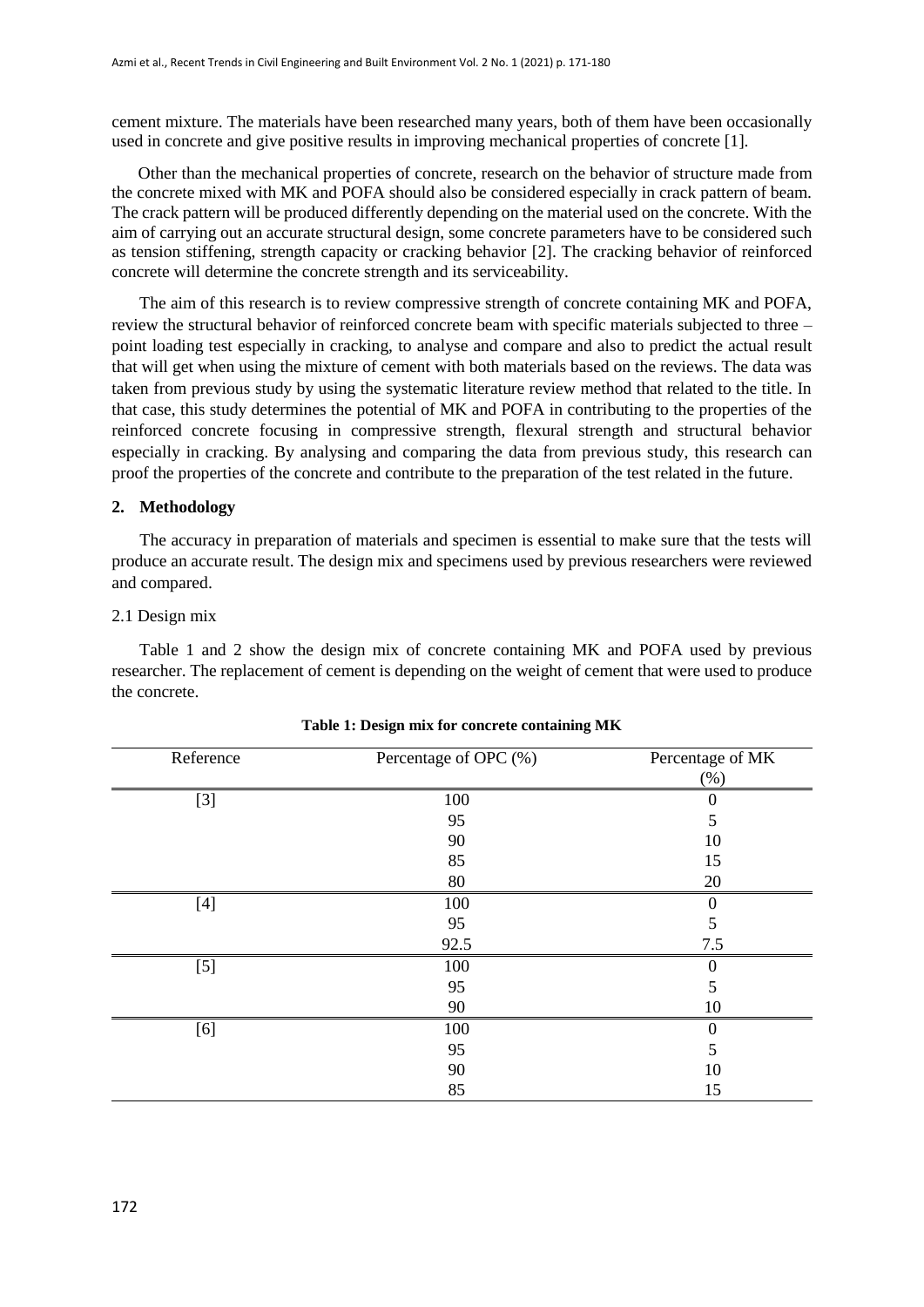| Reference | Percentage of OPC (%) | Percentage of POFA |
|-----------|-----------------------|--------------------|
|           |                       | (%)                |
| $[7]$     | $100\,$               | $\boldsymbol{0}$   |
|           | $90\,$                | $10\,$             |
|           | $80\,$                | 20                 |
|           | $70\,$                | 30                 |
|           | $60\,$                | 40                 |
| $[8]$     | 100                   | $\boldsymbol{0}$   |
|           | 90                    | $10\,$             |
| [9]       | 100                   | $\boldsymbol{0}$   |
|           | 90                    | $10\,$             |
|           | 20                    | 20                 |
|           | $30\,$                | $30\,$             |
|           | $40\,$                | $40\,$             |
| $[10]$    | $\boldsymbol{0}$      | $\boldsymbol{0}$   |
|           | 5                     | 5                  |
|           | 7.5                   | 10                 |
|           | $10\,$                | 15                 |
|           | 12.5                  | 12.5               |
|           | 15                    | 15                 |
|           | 17.5                  | 17.5               |
| $[11]$    | 100                   | $\boldsymbol{0}$   |
|           | 90                    | $10\,$             |
|           | 70                    | 30                 |
|           | 50                    | 50                 |

#### **Table 2: Design mix for concrete containing POFA**

#### 2.2 Beam Specimen

Three beam specimens reviewed in this research consist of conventional reinforced concrete beams with different dimensions. According to [12], the dimensions of the reinforced concrete beam used was 1200 mm  $\times$  100 mm  $\times$  200 mm with 12mm reinforcement bars diameter. On the other hand, [13] and [14] show that the reinforced concrete beams dimensions were 1700 mm  $\times$  150 mm  $\times$  250 mm with reinforcement bar size of 22 mm and 13 mm, respectively.

#### **3. Results and Discussion**

The results based on the tests done by previous researcher were gathered, compared and analysed to predict the potential of MK and POFA on the performance of reinforced concrete beams.

## 3.1 Compressive strength of concrete containing MK and POFA

Based on previous research, the value of the compressive strength of concrete containing MK varies depending on the percentage of MK used. Some researchers didn't have the value of compressive strength of concrete for 7 days and 90 days of curing age. Table 3 and 4 show the results of the compressive strength of concrete containing MK and POFA.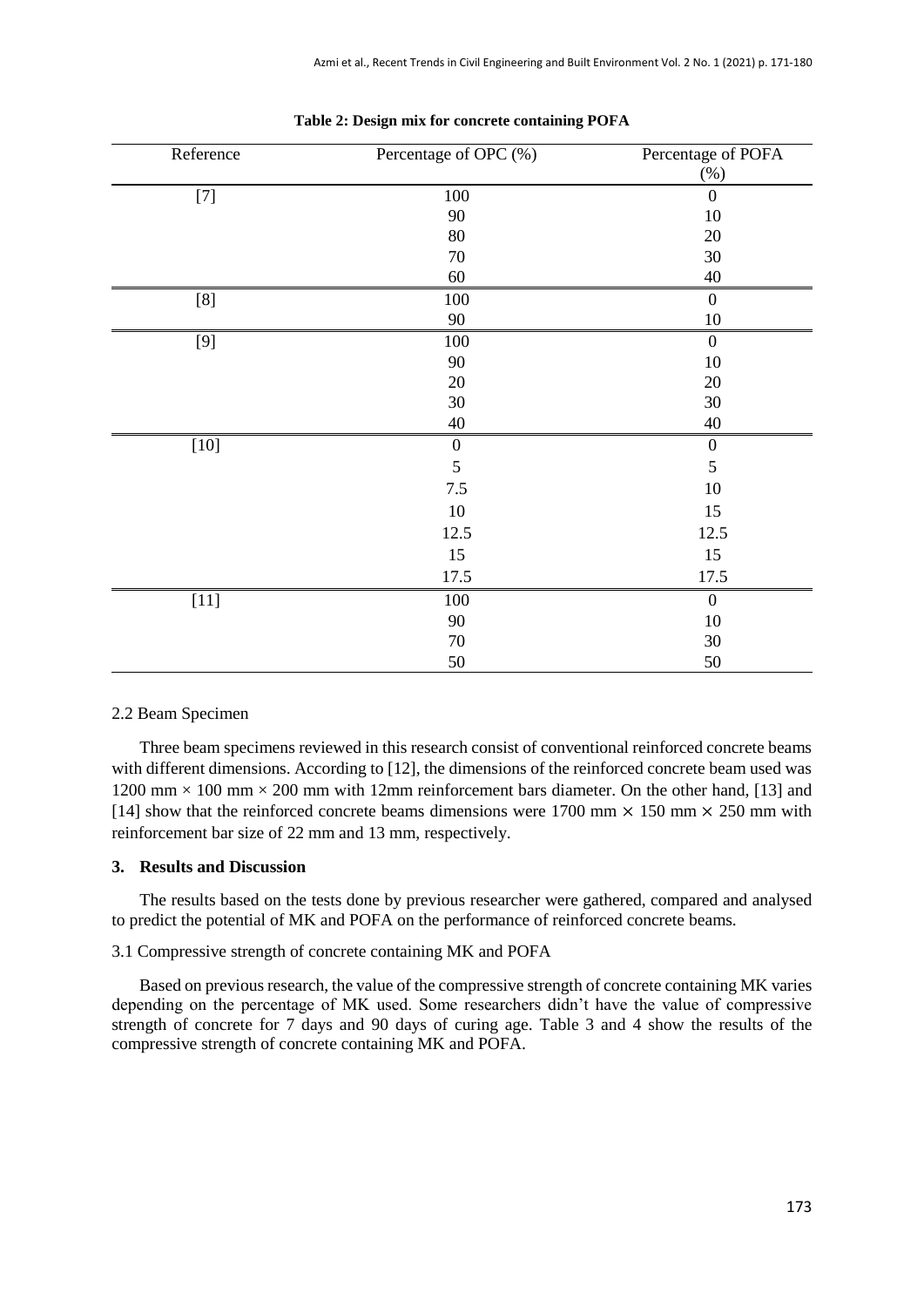| Reference                                                                                  |                     | Compressive strength (N/mm <sup>2</sup> ) |         |         |
|--------------------------------------------------------------------------------------------|---------------------|-------------------------------------------|---------|---------|
|                                                                                            | Percentage of<br>MK | 7 days                                    | 28 days | 90 days |
| $[3]$                                                                                      |                     | 28.74                                     | 37.04   |         |
|                                                                                            | 5                   | 32.07                                     | 38.22   |         |
|                                                                                            | 10                  | 38.07                                     | 43.7    |         |
|                                                                                            | 15                  | 41.19                                     | 51.56   |         |
|                                                                                            | 20                  | 38.96                                     | 45.49   |         |
| $[4] % \includegraphics[width=0.9\columnwidth]{figures/fig_4} \caption{A=}\label{fig:2} %$ |                     |                                           | 42      |         |
|                                                                                            |                     |                                           | 52      |         |
|                                                                                            | 7.5                 |                                           | 53      |         |
| $[5]$                                                                                      |                     |                                           | 44      | 46.2    |
|                                                                                            |                     |                                           | 45      | 46.8    |
|                                                                                            | 10                  |                                           | 46      | 48      |

| Table 3: Compressive strength of concrete containing MK |  |  |  |  |  |  |
|---------------------------------------------------------|--|--|--|--|--|--|
|---------------------------------------------------------|--|--|--|--|--|--|

According to [3], the compressive strength of concrete containing MK increased up to 43.32% when using 15% of MK. For the 28 days of curing age, [4] obtained the highest value which is 53N/mm<sup>2</sup> for replacing cement with MK by 7.5%. In the other hand, [3] obtain the highest value when replacing cement with 15% of MK which is 51.56N/mm<sup>2</sup> making an increment of 39.20%. [5] obtained the value of 46N/mm<sup>2</sup> while replacing cement with MK by 10% making the increment of 4.55%.

| Reference | Compressive Strength $(N/mm^2)$ |      |           |      |         |           |      |
|-----------|---------------------------------|------|-----------|------|---------|-----------|------|
|           | Percentage                      |      | 7 days    |      | 28 days |           |      |
|           | of POFA                         |      | W/C ratio |      |         | W/C ratio |      |
|           | (% )                            | 0.50 | 0.55      | 0.60 | 0.50    | 0.55      | 0.60 |
| $[7]$     | $\boldsymbol{0}$                | 22   | 19        | 18   | 31      | 29        | 27   |
|           | 10                              | 21   | 20        | 17   | 32      | 30        | 28   |
|           | 20                              | 21   | 19        | 16   | 33      | 29        | 27   |
|           | 30                              | 19   | 17        | 14   | 30      | 27        | 25   |
|           | 40                              | 17   | 15        | 14   | 27      | 26        | 23   |
| [8]       | $\boldsymbol{0}$                |      |           |      |         | 42.37     |      |
|           | 10                              |      |           |      |         | 36.37     |      |
| $[9]$     | $\mathbf{0}$                    |      | 28.07     |      |         | 36.89     |      |
|           | 10                              |      | 28.89     |      |         | 33.33     |      |
|           | 20                              |      | 29.78     |      |         | 36.44     |      |
|           | 30                              |      | 25.78     |      |         | 29.33     |      |
|           | 40                              |      | 20        |      |         | 26.22     |      |

**Table 4: Compressive strength of concrete containing POFA**

For the compressive strength of concrete containing POFA, the concrete that were cured for 7 days have the highest value of 29.78 N/mm<sup>2</sup> from [9] with the replacement of cement with POFA of 20%. For the concrete that were cured for 28 days, it was seen that the value of compressive strength reduced for two of the researchers. Taking the consideration of general concrete with 0.5 water-cement ratio, the value of compressive strength increase to 33N/mm<sup>2</sup> for [7] at the replacement of cement with POFA by 20%. For the reduction of compressive strength value, [15] and [16] stated that the fineness of POFA will greatly affected the compressive strength of concrete where the fineness of POFA passing 45μm sieve will produce concrete with higher compressive strength.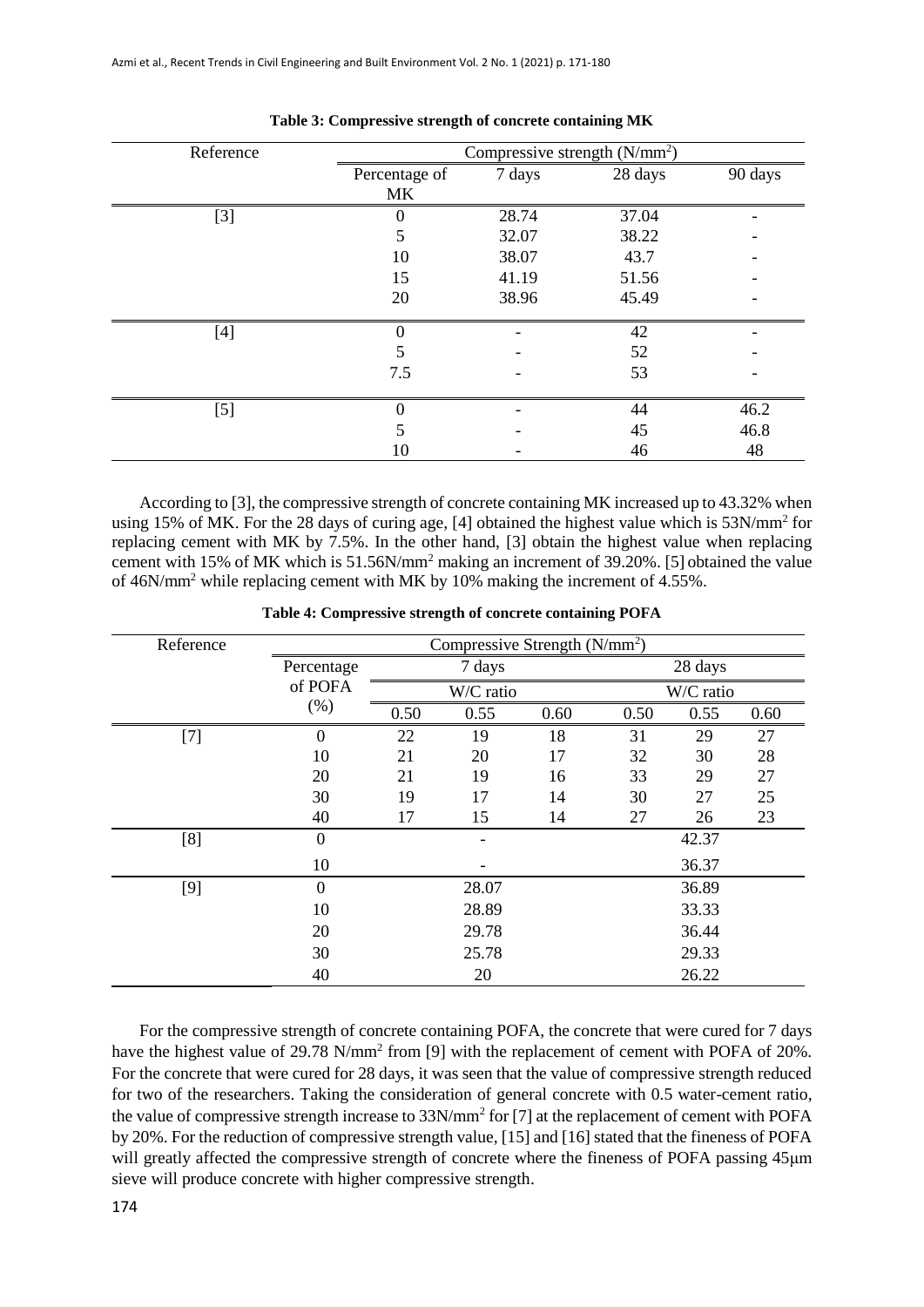# 3.2 Flexural study and crack pattern of reinforced concrete containing MK and POFA

The flexural strength of the concrete is different from each of the researchers and most of them used the four-point bending test to determine the flexural strength of the concrete. For the crack pattern, it was hardly any paper related to the crack pattern of reinforced concrete containing MK and POFA. Table 5 and 6 show the flexural strength of concrete containing both MK and POFA from previous researchers.

| Reference | Percentage of MK<br>(% ) | <b>Flexural Strength</b><br>for 28 days<br>(N/mm <sup>2</sup> ) |           | Percentage of changes of flexural<br>strength<br>(% ) |
|-----------|--------------------------|-----------------------------------------------------------------|-----------|-------------------------------------------------------|
|           |                          |                                                                 | Increment | Decrement                                             |
| $[3]$     | 0                        | 5.84                                                            |           |                                                       |
|           | 5                        | 6.12                                                            | 4.79      |                                                       |
|           | 10                       | 6.32                                                            | 8.22      |                                                       |
|           | 15                       | 6.73                                                            | 15.24     |                                                       |
|           | 20                       | 6.45                                                            | 10.45     |                                                       |
| $[4]$     | $\Omega$                 | 4.8                                                             |           |                                                       |
|           | 5                        | 4.9                                                             | 2.08      |                                                       |
|           | 7.5                      | 6.6                                                             | 37.5      |                                                       |
| [6]       |                          | 4.62                                                            |           |                                                       |
|           | 5                        | 4.75                                                            | 2.81      |                                                       |
|           | 10                       | 4.87                                                            | 5.41      |                                                       |
|           | 15                       | 4.81                                                            | 4.11      |                                                       |

# **Table 5: Flexural strength of concrete containing MK**

From the Table 5, the concrete containing MK have the highest increment of flexural strength of 37.5% from [4] with 6.6 N/mm<sup>2</sup> at replacement of cement with MK by 7.5%. The results also show that there wasn't any decrement in the flexural strength meaning that Metakaolin (MK) contribute in the strength of the concrete making the flexural strength increase due to the reaction between MK properties and cement properties.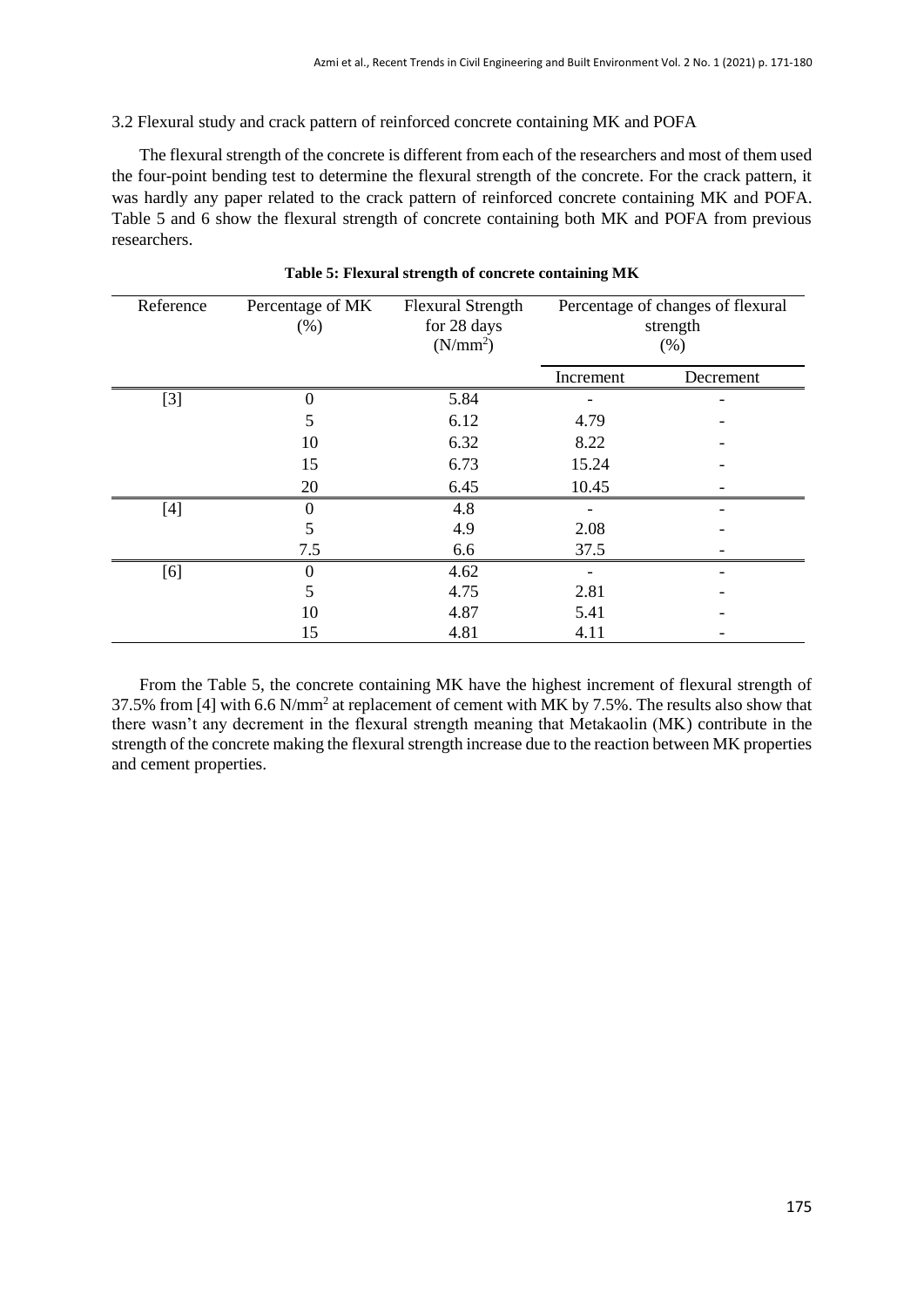| Reference | Percentage<br>of POFA<br>(% ) | <b>Flexural Strength</b><br>for 28 days<br>(N/mm <sup>2</sup> ) | Percentage of changes of flexural strength<br>of concrete<br>(% ) |           |
|-----------|-------------------------------|-----------------------------------------------------------------|-------------------------------------------------------------------|-----------|
|           |                               |                                                                 | Increment                                                         | Decrement |
| $[9]$     | $\overline{0}$                | 5.7                                                             |                                                                   |           |
|           | 10                            | 5.75                                                            | 0.88                                                              |           |
|           | 20                            | 6.5                                                             | 14.04                                                             |           |
|           | 30                            | 6                                                               | 5.26                                                              |           |
|           | 40                            | 4.5                                                             |                                                                   | 21.05     |
| $[10]$    | $\overline{0}$                | 3.78                                                            |                                                                   |           |
|           | 5                             | 3.23                                                            |                                                                   | 14.55     |
|           | 7.5                           | 2.10                                                            |                                                                   | 44.44     |
|           | 10                            | 3.23                                                            |                                                                   | 14.55     |
|           | 12.5                          | 3.43                                                            |                                                                   | 9.26      |
|           | 15                            | 4.23                                                            | 11.90                                                             |           |
|           | 17.5                          | 3.50                                                            |                                                                   | 7.41      |
| $[11]$    | $\overline{0}$                | 6.04                                                            |                                                                   |           |
|           | 10                            | 5.99                                                            |                                                                   | 0.83      |
|           | 30                            | 3.95                                                            |                                                                   | 34.60     |
|           | 50                            | 2.11                                                            |                                                                   | 65.07     |

#### **Table 6: Flexural strength of concrete containing POFA**

For the concrete containing POFA, Table 6 shows that most of the results will undergo decrement where the highest value of decrement was 65.07% from [11] where the percentage of replacement of cement with POFA is 50%. [9] shows some increment in the flexural strength up to 14.04% with the replacement of cement with POFA at 20%. It can be seen that the optimum value that can be used to replace cement is around 15% to 20%.

For the crack pattern, the conventional reinforced concrete beam will be used as the benchmark where the arrangement and size of reinforcement bar will heavily affect the crack pattern produced on the beam. Table 7 shows the failure mode of reinforced concrete beam from previous researchers.

| Reference | Specimen<br>Designation | Crack load<br>(kN) | Ultimate<br>load<br>(kN) | Percentage of<br>ultimate load<br>$(\%)$ | Failure<br>Mode          |
|-----------|-------------------------|--------------------|--------------------------|------------------------------------------|--------------------------|
| $[12]$    | $2\phi12$               | 60                 | 83                       | 72.29                                    | Flexure-<br><b>Shear</b> |
| $[13]$    | <b>RC3 S56</b>          | 185                | 200                      | 92.5                                     | Flexure-<br>shear        |
| [14]      | DR3.3_0.84_0.15         | 70                 | 80                       | 87.5                                     | Flexure-<br>Shear        |

**Table 7: Table of crack pattern of conventional reinforced concrete beam**

From Table 3.5, it can be seen that all the sample undergo failure mode of flexure-shear failure where one of the researcher observed that the failure produced critical cracks where the shear cracks produced near the support and many flexure-shear cracks produced along the beam showing the excessive bending on the beam.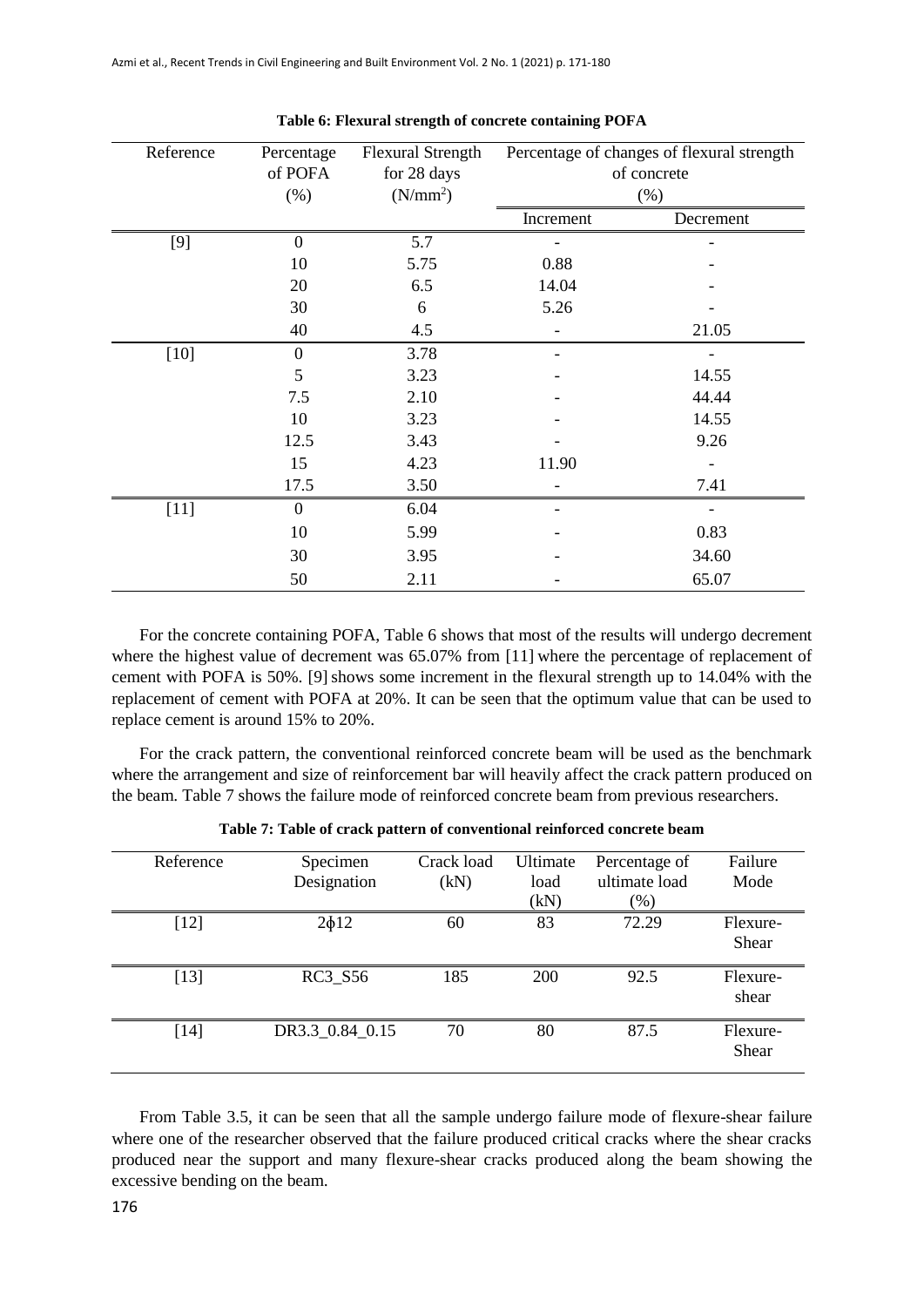## 3.3 Comparison between MK and POFA

The data from the previous researches contain a lot of information where the results dependant on many factors such as the compaction of the concrete and also the rate of reactions during the production of the concrete. Table 8 shows the increment of compressive strength of concrete containing the material while Figure 1 shows the average increment of compressive strength of concrete.

| Parameters              | Increment $(\% )$                |           |        |            |                                                                                                                                                                                                            |         |             |
|-------------------------|----------------------------------|-----------|--------|------------|------------------------------------------------------------------------------------------------------------------------------------------------------------------------------------------------------------|---------|-------------|
|                         | Percentage<br>οf                 | Reference |        | Metakaolin | Reference                                                                                                                                                                                                  |         | <b>POFA</b> |
| Compressive<br>strength | Materials<br>Replaced<br>$(\% )$ |           | 7 days | 28 days    |                                                                                                                                                                                                            | 7 days  | 28 days     |
|                         | 10                               | $[3]$     | 32.46  | 17.98      | $[7] % \includegraphics[width=0.9\columnwidth]{figures/fig_10.pdf} \caption{The 3D (black) model for the estimators in the left and right. The left and right is the same as in the right.} \label{fig:2}$ | $-4.55$ | 3.23        |
|                         |                                  | [4]       |        |            | [8]                                                                                                                                                                                                        |         | $-14.16$    |
|                         |                                  | [5]       |        | 4.55       | [9]                                                                                                                                                                                                        | 2.92    | $-9.65$     |
| Average increment       |                                  |           | 10.82  | 7.51       |                                                                                                                                                                                                            | $-0.54$ | $-6.86$     |
|                         | 20                               | $[3]$     | 35.56  | 22.81      | $[7]$                                                                                                                                                                                                      | $-4.55$ | 6.45        |
|                         |                                  |           |        |            | [8]                                                                                                                                                                                                        |         |             |
|                         |                                  | $[5]$     |        |            | [9]                                                                                                                                                                                                        | 6.09    | $-1.22$     |
| Average increment       |                                  |           | 11.85  | 7.60       |                                                                                                                                                                                                            | 0.51    | 1.74        |

**Table 8: Average increment of compressive strength of concrete containing MK and POFA**



#### **Figure 1: Average Increment of Compressive Strength of concrete containing MK and POFA**

Based on the comparison of the compressive strength test from Table 8 and Figure 1, the value of compressive strength of concrete containing MK with optimum percentage of 20% is expected to have increment. For the concrete containing POFA, the compressive strength of concrete would decrease and increase around 0.5% when replacing cement by 10% and 20% of POFA respectively. For the concrete that have been cured 28 days, decreased in compressive strength by around 6% was seen.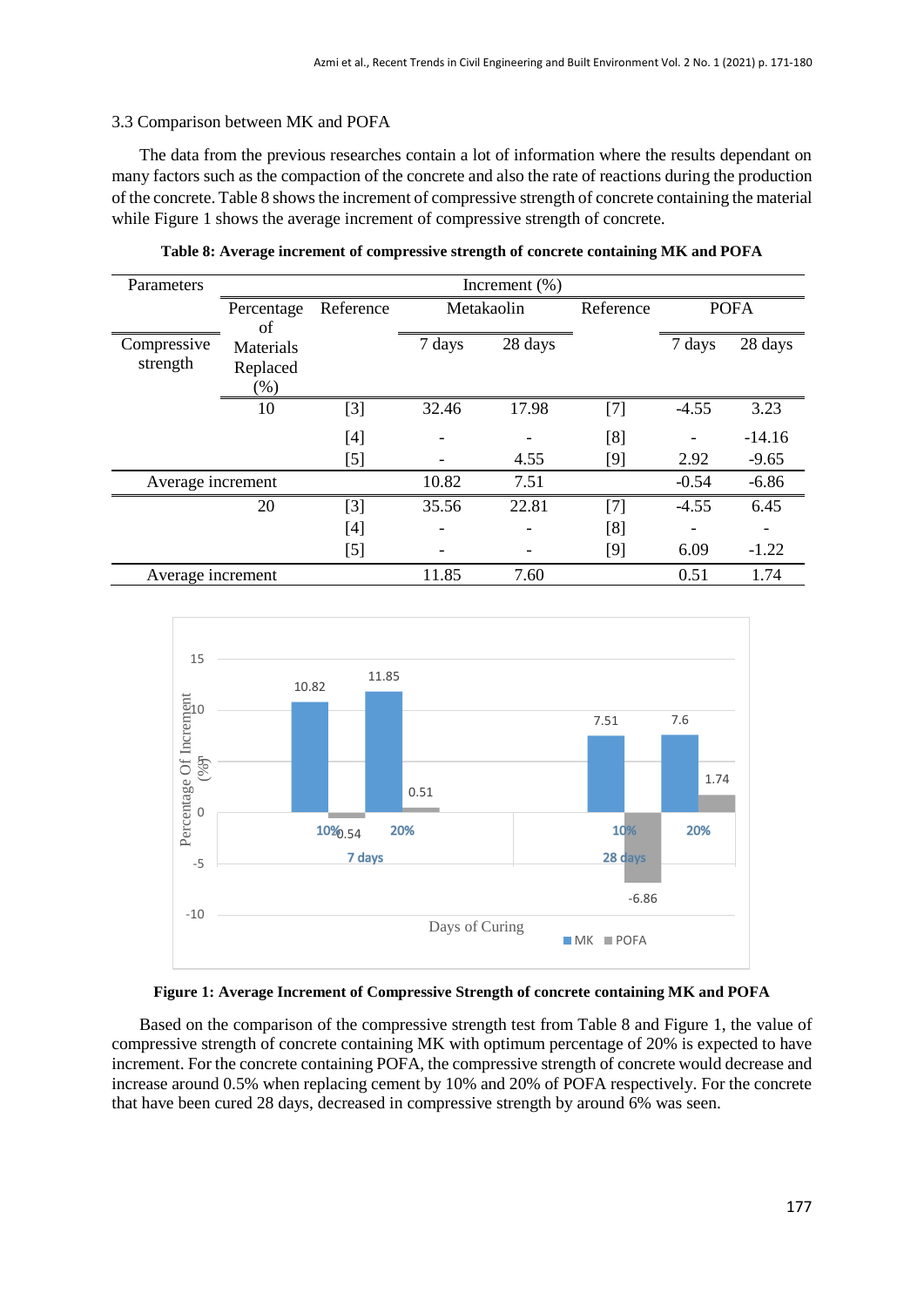| Parameters           | Percentage of                 |                     | Increment $(\% )$ |                           |                             |
|----------------------|-------------------------------|---------------------|-------------------|---------------------------|-----------------------------|
|                      | Materials<br>Replaced<br>(% ) | Reference           | Metakaolin        | Reference                 | <b>POFA</b>                 |
| Flexural<br>strength | 10%                           | $[3]$<br>[4]<br>[6] | 8.22<br>5.41      | [9]<br>[10]<br>[11]       | 0.88<br>$-14.55$<br>$-0.83$ |
| Average increment    |                               |                     | 4.54              |                           | $-4.83$                     |
|                      | 20%                           | [3]<br>[4]<br>[6]   | 10.45             | $[9]$<br>$[10]$<br>$[11]$ | 14.04                       |
| Average increment    |                               |                     | 3.48              |                           | 4.68                        |

**Table 9: Percentage of average increment of flexural strength containing MK and POFA**



**Figure 2: Percentage of increment of flexural strength of concrete containing MK and POFA**

Based on Table 9 and Figure 2, the flexural strength of concrete will be dependent on the grade of concrete and for the reinforced concrete, the size of reinforcement bar will also play a big part. The MK would increase the flexural strength while POFA highly dependent on the fineness of particles of POFA. Table 3.7 and Figure 3.2 shows the average increment of flexural strength of concrete containing MK and POFA

For the crack pattern on the reinforced beam containing MK and POFA under three-point bending test, relating to the flexural strength that have been analysed, the crack pattern that will be produced on the reinforced concrete containing MK is flexural – shear failure and expected to be less width and less critical on both flexure and shear cracks. Reinforced concrete containing POFA in the other hand will be expected to produced more cracks that are critical for the beam due to its decrement of flexural strength.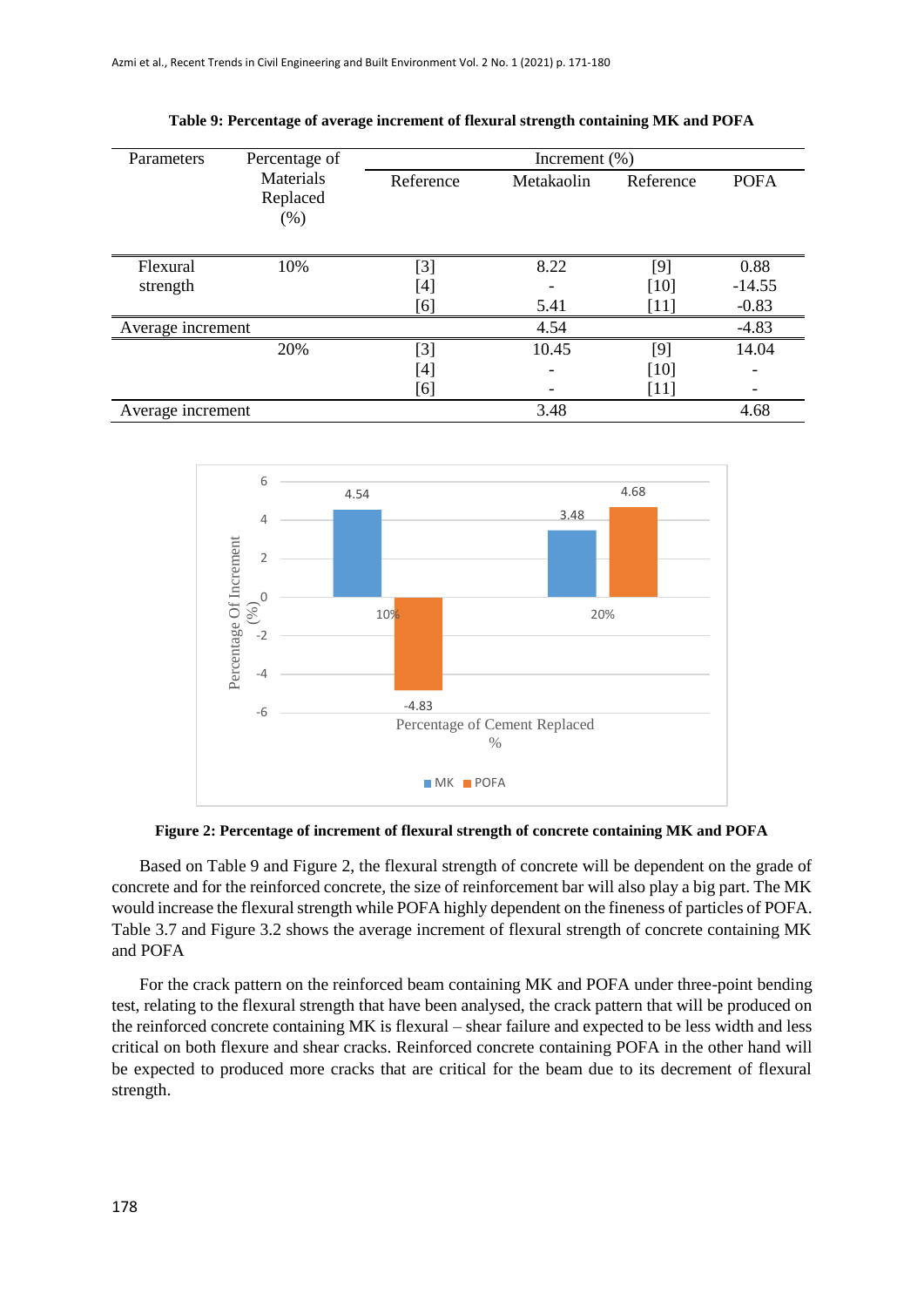# **4. Conclusion**

For this review, the first objective is to review the structural behaviour of the concrete containing the specific materials that have been replaced by weight. In this review, the concrete containing MK can be seen that the compressive strength of 7 days and 28 days of curing have increment while replacing with POFA gives the increment at the early age of 7 days of curing and decrement at the age of 28 days.

Based on the second objective which is to review the structural behaviour of reinforced concrete beam containing the materials specifically in crack pattern comes into a halt when there's hardly any papers related to the title that used the material. While relating to the flexural strength test of the concrete containing specific material, the reinforced concrete containing the materials are expected to have flexure-shear failure in which less critical cracks will be produced.

Finally, the analysis and comparisons show that using MK can improve the concrete properties as well as improve the flexural strength of reinforced concrete. Meanwhile, the concrete containing POFA will be affected negatively especially in flexural strength. The analysis shows that the POFA have the ability to improve the concrete properties at the early age of curing but not at the late stages such as 28 days of curing due its fineness of the material.

## **Acknowledgement**

This research was made possible by funding from research provided by the Ministry of Higher Education, Malaysia. The authors would also like to thank the Faculty of Civil Engineering and Built Environment, Universiti Tun Hussein Onn Malaysia for its support.

# **References**

- [1] R. Siddique, and J. Klaus, "Influence of metakaolin on the properties of mortar and concrete: A review", Clay Science, 43(3-4), pp. 392–400, 2009, doi: 10.1016/j.clay.2008.11.007.
- [2] S. Seara-Paz, B. González-Fonteboa, F. Martínez-Abella, and J. Eiras-López, "Flexural performance of reinforced concrete beams made with recycled concrete coarse aggregate", Engineering Structures, 156, pp. 32–45, 2018, doi: 10.1016/j.engstruct.2017.11.015.
- [3] N. John, "Strength properties of metakaolin admixed concrete", International Journal of scientific and research publications, vol. 3, no. 6, pp. 1-7, 2013.
- [4] F. Shaheen and M. S. Fazil "Effect of Metakaolin and Alccofine on Strength of Concrete", Emerging Science and Technology: An international Journal, vol. 5, pp. 2250-3498, 2015.
- [5] G. Asadollahfardi, P. MohsenZadeh, and S. F. Saghravani, "The effects of using metakaolin and micro-nanobubble water on concrete properties", Journal of Building Engineering, vol. 25, 2019.
- [6] A., Moond, N., Khandelwal, and S. I. Ali, "An Experimental Investigation on Concrete Containing Meta kaolin and Kota Stone Powder", IRJET, col. 6, no. 7, pp 2369 – 2371, 2019.
- [7] H. Golizadeh and S. B. Namini, "Predicting the Significant Characteristics of Concrete Containing Palm Oil Fuel Ash", Journal of Construction in Developing Countries, vol. 20, no. 1, pp 85 – 98, 2015.
- [8] M. E. Mohamad, A. A. Mahmood, A. Y. Y. Min, and N. N. AR., "Palm oil fuel ash (POFA) and eggshell powder (esp) as partial replacement for cement in concrete.", In E3S web of conferences, vol. 34, 2018.
- [9] L. Subhashini, and A. Krishnamoorthi. "Experimental investigation on partial replacement of cement by palm oil fuel ash in concrete.", International Journal of Advanced Research Trends in Engineering and Technology, vol. 3, no 4, pp 44-48, 2016.